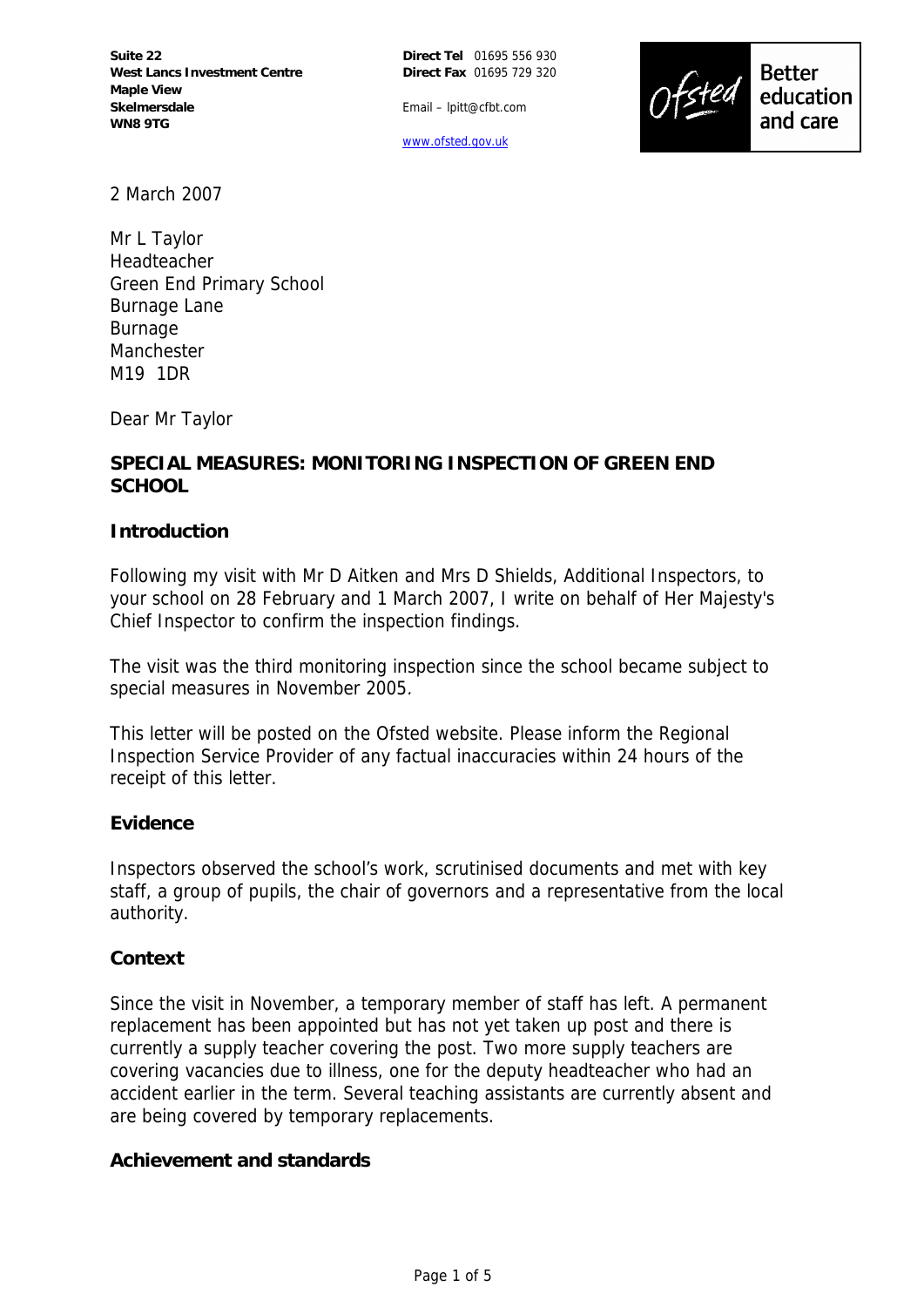

The Key Stage 1 results in 2006 were lower than in 2005 and the targets for 2007 are lower still, indicating a decline in standards anticipated by the school. Fewer than half of current Year 2 pupils are targeted to achieve the levels expected for pupils of that age, a much lower figure than should be the case. The Key Stage 2 test results in 2006 were broadly average in mathematics and science. They were very low in English, however, and results in this subject have declined over the past three years. Pupils' achievement was inadequate in English, but they achieved well in mathematics and satisfactorily in science. In all three subjects, the targets set for next year are lower than the national standards in 2006. Even if the 2007 targets are met, it will not guarantee that standards will be high enough.

Since the last visit, systems for tracking pupils' standards on a half-termly basis have been developed. These are helping the school understand where pupils are in their learning and their rate of achievement. The systems are a positive development, although they are very new and are not yet totally accurate or fully utilised. Nevertheless, they are giving useful indicators about pupils' progress. They show that, while pupils in Years 2 and 6 are broadly on course to meet the targets set for them, standards remain below average across the school and lower than they should be. Furthermore, while many pupils are making better progress in their learning in reading, writing and mathematics than previously, progress is uneven across classes and is not yet at a fast enough rate to improve standards sufficiently. Assessments made of pupils in the Foundation Stage have not been accurate in the past, showing inflated standards. Children enter the Nursery with low levels of knowledge and skills. However, the insecure assessments do not adequately indicate children's attainment at the end of the Foundation Stage and do not provide a useful basis for judging progress in Key Stage 1.The headteacher and deputy headteacher are aware that assessments are not fully accurate across the school and that this needs to be tackled to ensure that there is a better awareness of where pupils are in their learning and what needs to be done to improve it further. The new assessment systems give a much clearer indication of where strengths and weaknesses exist and thus what action is necessary. Currently, however, standards are not high enough and the rate of progress is not consistent enough across the school.

Progress on the areas for improvement identified by the inspection in November 2005:

- Raise the standards attained by pupils in Key Stage 2, especially in English**– inadequate**
- **Maintain the improved standards in the Foundation Stage and Key** Stage 1**– inadequate**

**Personal development and well-being**

Pupils' attitudes to school and their learning continue to be good and most behave well both in class and at break-times. Their sense of ownership of the school is growing. Pupils are making good use of the opportunities to have a greater say in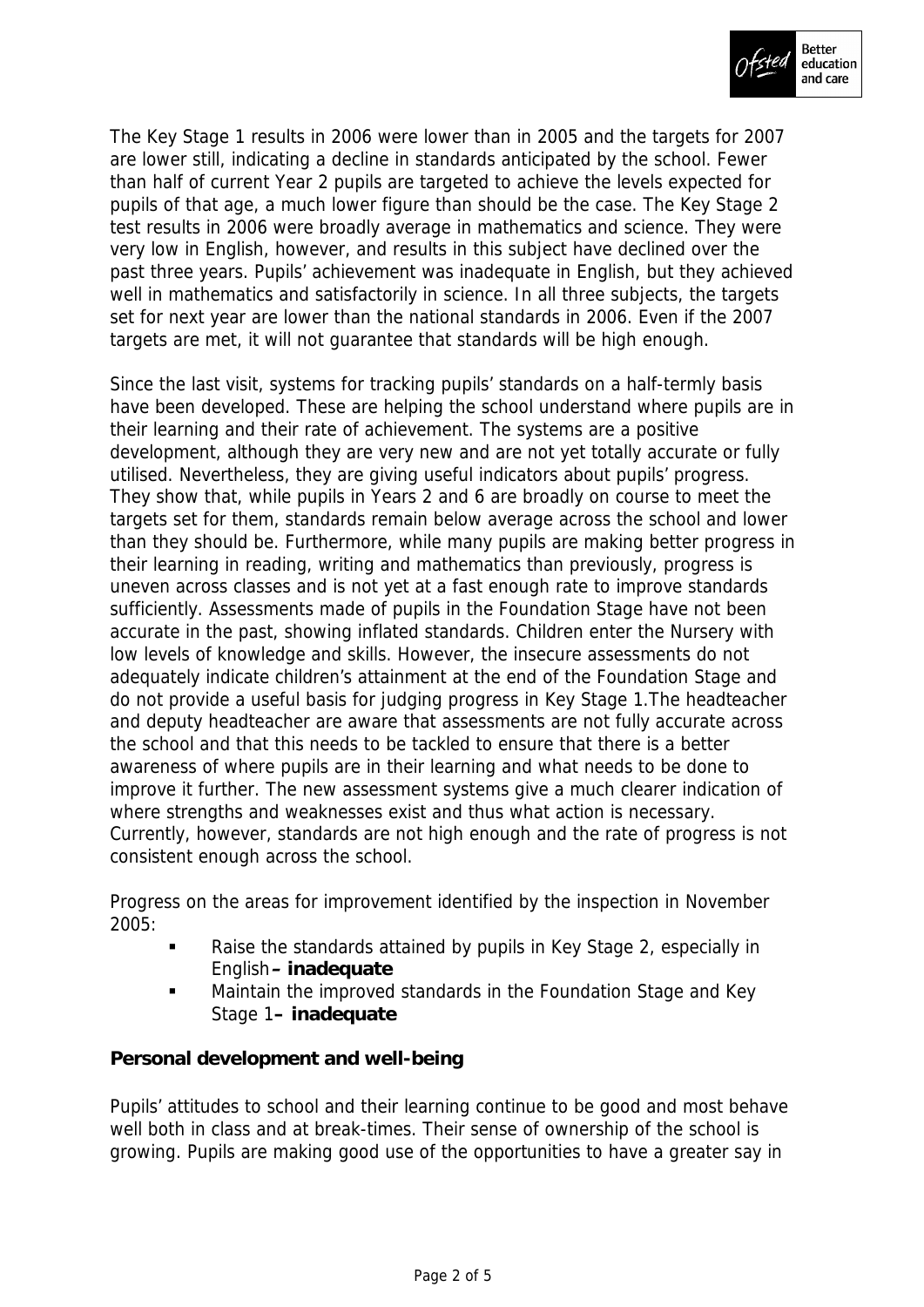

the work of the school. Their self-esteem is enhanced when they see their views are being taken into account and by taking on new responsibilities, for example, for feeding back to classmates and staff. Pupils are also responding well to the increased incentives to promote good behaviour, for example, additional 'golden time' and merit stickers.

Attendance levels have dropped significantly since the last visit; they are now at 85%. The school attributes this primarily to higher levels of illness, an increase in poor punctuality and in parents taking children on holiday during term-time. The attendance figures are well below the high local authority target and the figure for similar schools nationally. The school has a number of appropriate incentives to improve attendance. However, the level of authorised absence is too high and the analysis of attendance patterns too superficial to suggest an imminent significant upturn in attendance.

Progress on the areas for improvement identified in the inspection in November 2005:

Improve levels of attendance – **inadequate**

# **Quality of provision**

The quality of teaching and learning has not improved sufficiently since the last visit. Although some teaching is now good, there is still too much inadequate or barely satisfactory teaching in all key stages. The situation is exacerbated by the lack of a stable complement of effective teachers and teaching assistants.

Positive features to the teaching include the teachers' good management of pupils; consequently, relationships are good in most lessons. The school is having some success in widening the range of teaching and learning styles. Pupils are responding positively to increased opportunities to become more active in their learning. They are keen to answer questions and make good use of 'talking partners' to share ideas. Teachers' planning to meet the different needs of pupils has improved, but this is not yet a consistent feature. There are pockets of good practice; for example, in Year 5, where pupils are developing the confidence to use peer and self-assessment to review and improve their work. In other years, some of the marking is designed to move pupils on in their learning. Year 5 and 6 pupils who are gaining confidence with English as an additional language are well supported by specialist teaching, which is focused securely on their needs. These positives are outweighed by inconsistencies and other weaknesses. Teachers' expectations and questioning are often too limited to provide effective challenge and support. The right balance between teacher talk and pupils' independent activities is not maintained, slowing the pace of learning. The newly collected information on how pupils are progressing is not always detailed enough and is not used enough by teachers to inform their planning to meet pupils' individual needs. Some use is being made of individual targets for pupils but both the targets and their use are not sharp enough to move pupils' learning on.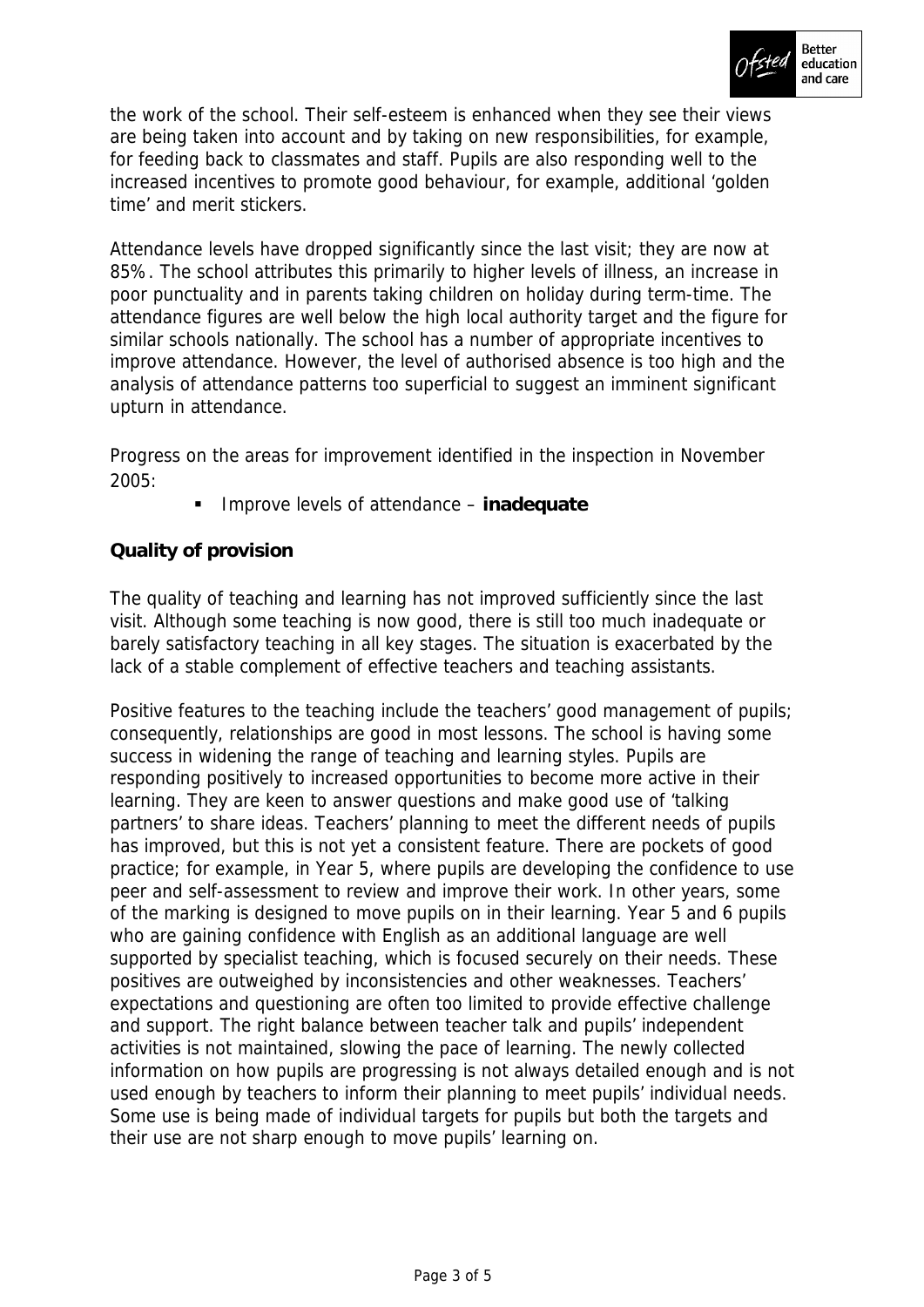

The potential benefits of the newly created Foundation Stage Unit are not being realised. The learning environment has improved. It is bright and attractive, with new resources and easy access to the purpose-designed outdoor area. However, activities are not well planned. Group tasks are often not sufficiently stimulating or challenging. Pupils often lose interest as a result and staff have to spend too much time managing children's behaviour, slowing the pace of learning. There are examples of better practice, such as when a group of nursery children were having tremendous fun developing early numeracy skills through counting the number of children with different hair colour. However, opportunities to develop pupils' speaking and language skills and to promote their personal and social development are too often missed.

Well-intentioned changes in staffing have not yet led to demonstrable or sustained improvement in the quality of teaching across the school as a whole, and high levels of absence amongst support staff have reduced the impact of teachers' planning and the quality of support provided for pupils.

Progress on the areas for improvement identified by the inspection in November 2005:

 Improve the quality of teaching and learning in Key Stage 2 **– inadequate**

**Leadership and management**

Managing the staffing issues that have occurred over the past few months, some of which have been outside of the school's control, has inevitably called heavily on the headteacher's time. Coupled with the deputy headteacher's absence, it has resulted in the pace of change at a strategic level not accelerating to the extent required, and so, despite considerable commitment and hard work, progress since the last visit is insufficient. One area where good progress has been made is the establishing of systems for tracking pupils' progress. Although the potential of the systems is not yet fully realised, they nevertheless provide the basis for a much clearer way of measuring the school's effectiveness and the means to monitor this and thus to take targeted action to improve the situation. The headteacher and deputy headteacher are aware of what the next steps need to be in this development. Other areas of weakness, such as the quality of some teaching, are being tackled but have not yet resulted in the required improvement.

The roles of other senior leaders and of middle leaders remain underdeveloped. Action has been taken on several fronts; the literacy and numeracy coordinators have been involved in leading some developments, because of the priority given to improving these areas. The roles of the key stage leaders are not clearly defined, however, and other subject leaders do not play a full role in monitoring the effectiveness of their areas of responsibility. Some satisfactory action is taking place to improve leadership and management where it is specifically required, such as the support being given in the Foundation Stage.